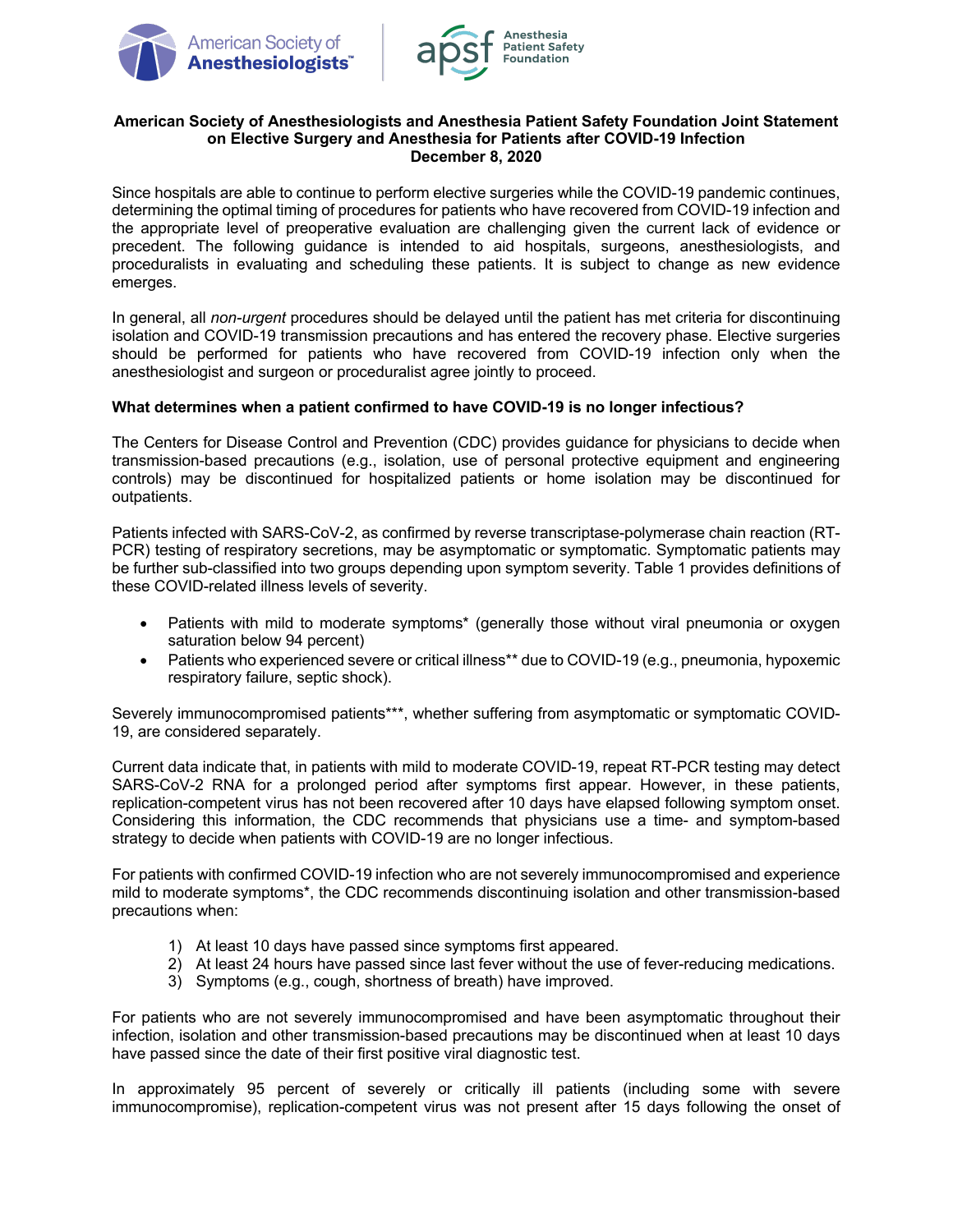symptoms. Replication-competent virus was not detected in any severely or critically ill patient beyond 20 days after symptom onset.

Therefore, in patients with severe to critical illness\*\* or who are severely immunocompromised\*\*\*, the CDC recommends discontinuing isolation and other transmission-based precautions when:

- 1) At least 10 days and up to 20 days have passed since symptoms first appeared.
- 2) At least 24 hours have passed since the last fever without the use of fever-reducing medications.
- 3) Symptoms (e.g., cough, shortness of breath) have improved.

Consultation with infection control experts is strongly advised prior to discontinuing precautions for this group of patients. Clinical judgment ultimately prevails when deciding whether a patient remains infectious. Maintaining transmission-based precautions and repeat RT-PCR testing may be appropriate if clinical suspicion of ongoing infection exists. The utility of repeat RT-PCR testing after improvement in symptoms is unknown as patients will frequently remain at least intermittently positive for weeks to months.

If a patient suspected of having SARS-CoV-2 infection is never tested, the decision to discontinue transmission-based precautions can be made using the symptom-based strategy described above.

Other factors, such as advanced age, diabetes mellitus, or end-stage renal disease, may pose a much lower degree of immunocompromise; their effect upon the duration of infectivity for a given patient is not known.

Ultimately, the degree of immunocompromise for the patient is determined by the treating provider, and preventive actions are tailored to each individual and situation.

#### **What is the appropriate length of time between recovery from COVID-19 and surgery with respect to minimizing postoperative complications?**

The preoperative evaluation of a surgical patient who is recovering from COVID-19 involves optimization of the patient's medical conditions and physiologic status. Since COVID-19 can impact virtually all major organ systems, the timing of surgery after a COVID-19 diagnosis is important when considering the risk of postoperative complications.

There are limited data now that address timing of surgery after COVID-19 infection. One study found a significantly higher risk of pulmonary complications within the first four weeks after diagnosis <sup>(1)</sup>. An upper respiratory infection within the month preceding surgery has previously been found to be an independent risk factor for postoperative pulmonary complications (2). Patients with diabetes are more likely to have severe COVID-19 disease and are more likely to be hospitalized (3,4). Studies conducted during the 2009 influenza A H1N1 pandemic found that pulmonary function continues to recover up to three months after ARDS  $(5)$ .

Given this current knowledge base, wait times before surgery can be reasonably extrapolated and are a suggested starting point in the preoperative evaluation of the COVID-19-recovered patient.

The timing of elective surgery after recovery from COVID-19 utilizes both symptom- and severity-based categories. Suggested wait times from the date of COVID-19 diagnosis to surgery are as follows:

- Four weeks for an asymptomatic patient or recovery from only mild, non-respiratory symptoms.
- Six weeks for a symptomatic patient (e.g., cough, dyspnea) who did not require hospitalization.
- Eight to 10 weeks for a symptomatic patient who is diabetic, immunocompromised, or hospitalized.
- Twelve weeks for a patient who was admitted to an intensive care unit due to COVID-19 infection.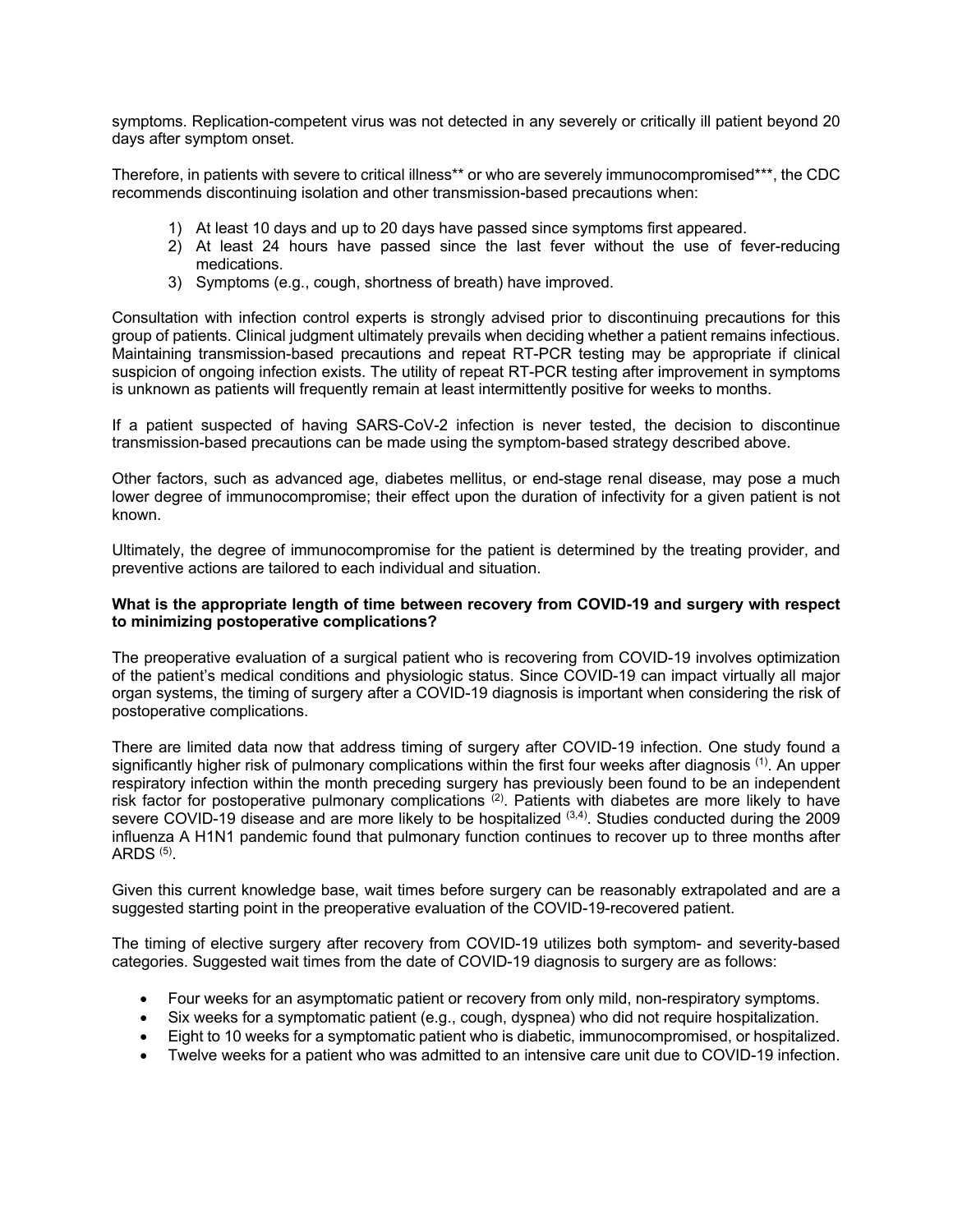These timelines should not be considered definitive; each patient's preoperative risk assessment should be individualized, factoring in surgical intensity, patient co-morbidities, and the benefit/risk ratio of further delaving surgery.

Residual symptoms such as fatigue, shortness of breath, and chest pain are common in patients who have had COVID-19  $^{(6,7)}$ . These symptoms can be present more than 60 days after diagnosis  $^{(7)}$ . In addition, COVID-19 may have long term deleterious effects on myocardial anatomy and function  $^{(8)}$ . A more thorough preoperative evaluation, scheduled further in advance of surgery with special attention given to the cardiopulmonary systems, should be considered in patients who have recovered from COVID-19 and especially those with residual symptoms.

# **Is repeat SARS-CoV-2 testing needed?**

At present, the CDC does not recommend re-testing for COVID-19 within 90 days of symptom onset <sup>(9)</sup>. Repeat PCR testing in asymptomatic patients is strongly discouraged since persistent or recurrent positive PCR tests are common after recovery. However, if a patient presents within 90 days and has recurrence of symptoms, re-testing and consultation with an infectious disease expert can be considered.

Once the 90-day recovery period has ended, the patient should undergo one pre-operative nasopharyngeal PCR test ideally  $\leq$  three days prior to the procedure.

### **References**

- 1. COVIDSurg Collaborative. Delaying surgery for patients with a previous SARS-CoV-2 infection. BJS 2020; 107: e601–e602. https://doi.org/10.1002/bjs.12050
- 2. Canet J, Gallart L, Gomar C, et al. Prediction of postoperative pulmonary complications in a population-based surgical cohort. Anesthesiology 2010;113:1338. https://doi.org/10.1097/ALN.0b013e3181fc6e0a
- 3. Guan WJ, Liang WH, Zhao Y, et al. Comorbidity and its impact on 1590 patients with Covid-19 in China: a nationwide analysis. Eur Respir J 2020. DOI: 10.1183/13993003.00547-2020
- 4. Petrilli CM, Jones SA, Yang J, et al. Factors associated with hospital admission and critical illness among 5279 people with coronavirus disease 2019 in New York City: prospective cohort study. BMJ 2020;369:m1966 doi: https://doi.org/10.1136/bmj.m1966.
- 5. Hsieh M-J, Lee W-C, Cho H-Y, et al. Recovery of pulmonary functions, exercise capacity, and quality of life after pulmonary rehabilitation in survivors of ARDS due to severe influenza A (H1N1) pneumonitis. Influenza and other respiratory viruses. Apr 2018. https://doi.org/10.1111/irv.12566
- 6. Tenforde MW, Kim SS, Lindsell CJ., et al. Symptom Duration and Risk Factors for Delayed Return to Usual Health Among Outpatients with COVID-19 in a Multistate Health Care Systems Network - United States, March-June 2020. MMWR 2020 Jul 31;69(30):993-998. https://dx.doi.org/10.15585%2Fmmwr.mm6930e1
- 7. Carfi A, Bernabei R, Landi F., et al. Persistent Symptoms in Patients After Acute COVID-19. JAMA July 9, 2020. doi:10.1001/jama.2020.12603
- 8. Puntmann VO, Carerj ML, Wieters I, et al. Outcomes of Cardiovascular Magnetic Resonance Imaging in Patients Recently Recovered From Coronavirus Disease 2019 (COVID-19). JAMA Cardiol. 2020;5(11):1265-1273. doi:10.1001/jamacardio.2020.3557
- 9. https://www.cdc.gov/coronavirus/2019-ncov/hcp/duration-isolation.html Accessed Oct 28, 2020